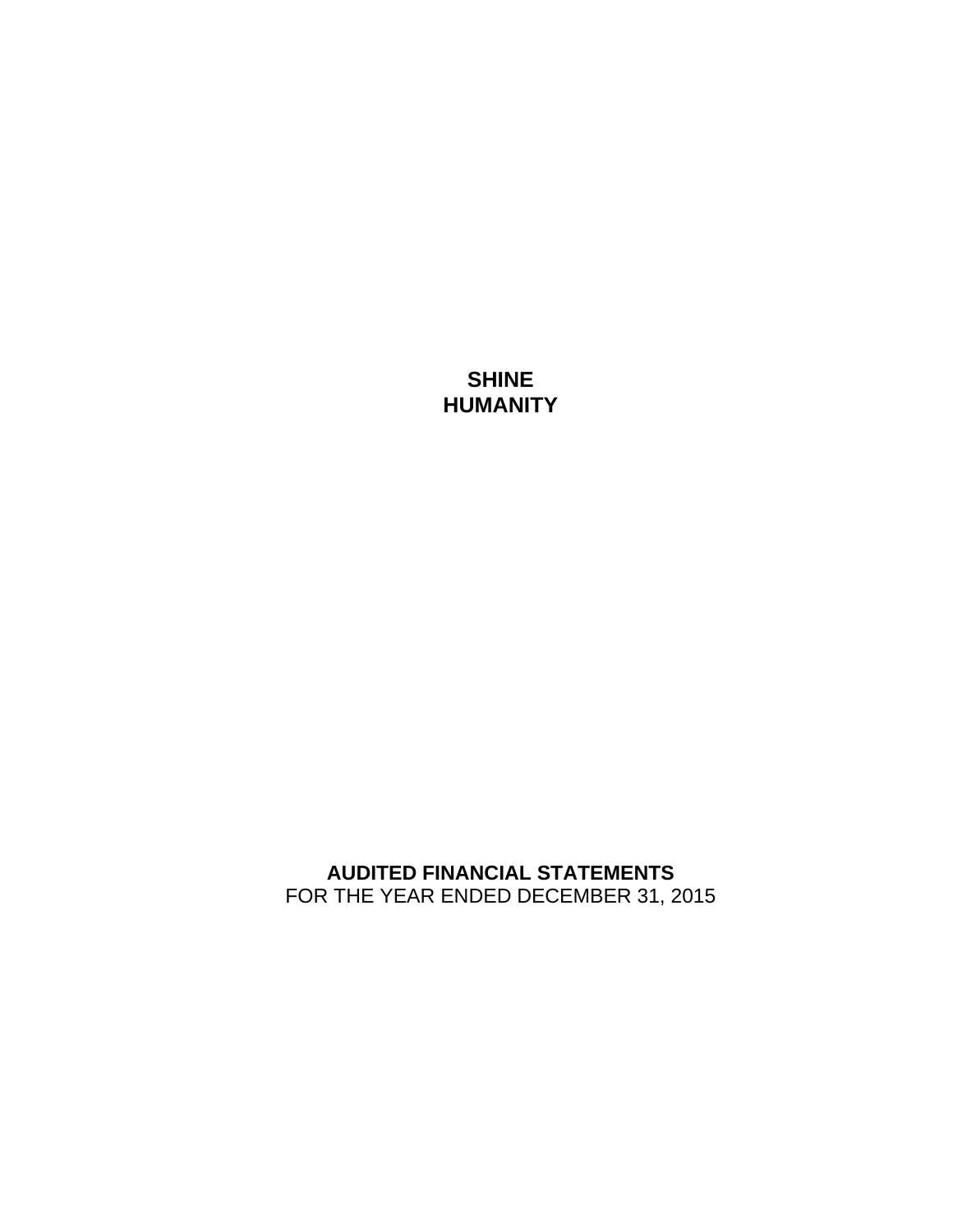

# INDEPENDENT AUDITOR'S REPORT

To the Board of Directors of Shine Humanity

I have audited the accompanying financial statements of Shine Humanity (a nonprofit organization) which comprise the statement of financial position as of December 31, 2015, and the related statements of activities and cash flows for the year then ended, and the related notes to the financial statements.

# **Management's Responsibility for the Financial Statements**

Management is responsible for the preparation and fair presentation of these financial statements in accordance with accounting principles generally accepted in the United States of America; this includes the design, implementation, and maintenance of internal control relevant to the preparation and fair presentation of financial statements that are free from material misstatement, whether due to fraud or error.

### **Auditor's Responsibility**

My responsibility is to express an opinion on these financial statements based on my audit. I conducted my audit in accordance with auditing standards generally accepted in the United States of America. Those standards require that I plan and perform the audit to obtain reasonable assurance about whether the financial statements are free from material misstatement.

An audit involves performing procedures to obtain audit evidence about the amounts and disclosures in the financial statements. The procedures selected depend on the auditor's judgment, including the assessment of the risks of material misstatement of the financial statements, whether due to fraud or error. In making those risk assessments, the auditor considers internal control relevant to the entity's preparation and fair presentation of the financial statements in order to design audit procedures that are appropriate in the circumstances, but not for the purpose of expressing an opinion on the effectiveness of the entity's internal control. Accordingly, I express no such opinion. An audit also includes evaluating the appropriateness of accounting policies used and the reasonableness of significant accounting estimates made by management, as well as evaluating the overall presentation of the financial statements.

I believe that the audit evidence I have obtained is sufficient and appropriate to provide a basis for my audit opinion.

### **Opinion**

In my opinion, the financial statements referred to above present fairly, in all material respects, the financial position of Shine Humanity as of December 31, 2015, and the changes in its net assets and its cash flows for the year then ended in accordance with accounting principles generally accepted in the United States of America.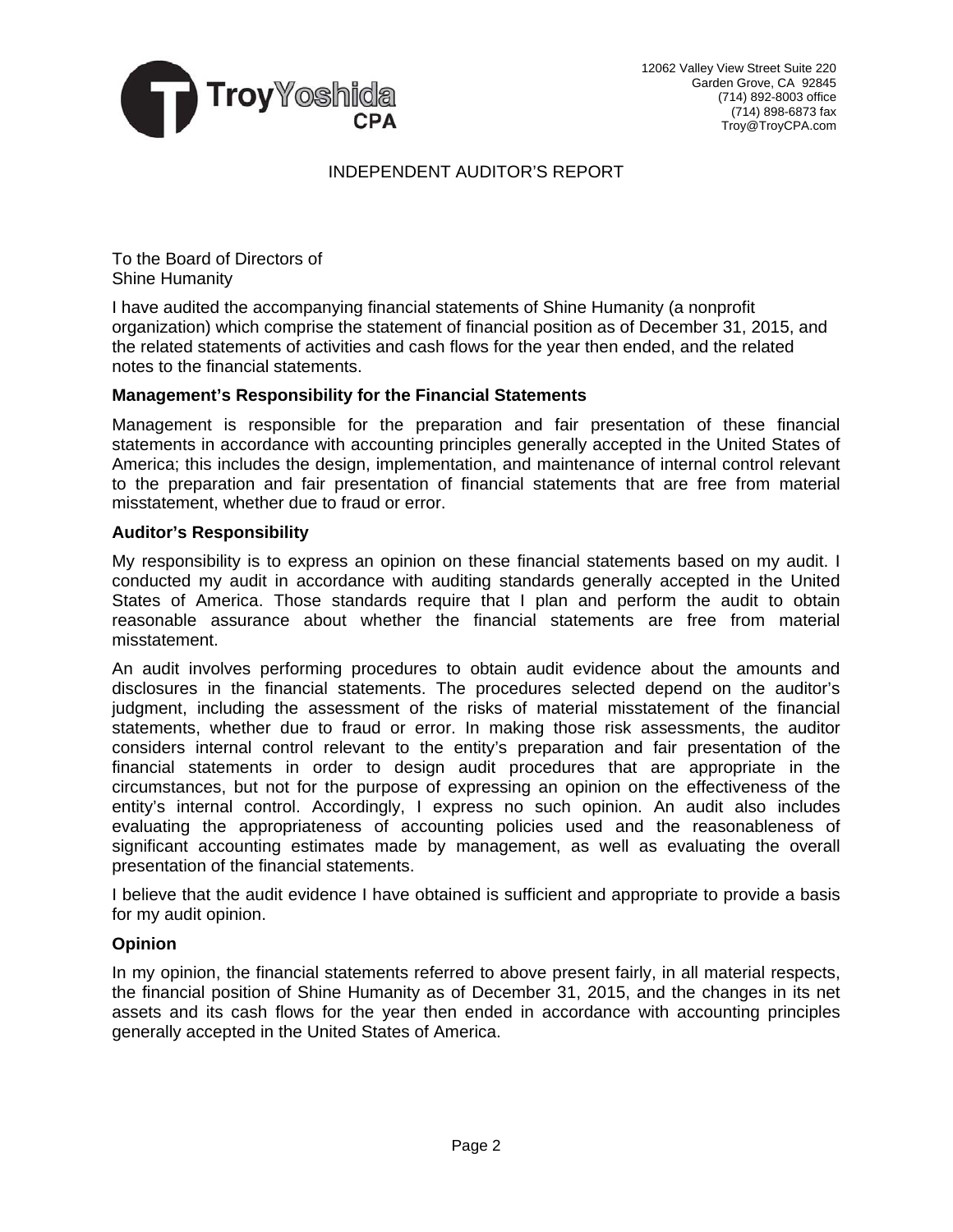

12062 Valley View Street Suite 220 Garden Grove, CA 92845 (714) 892-8003 office (714) 898-6873 fax Troy@TroyCPA.com

To the Board of Directors of Shine Humanity

# **Other Matter**

My audit was conducted for the purpose of forming an opinion on the financial statements as a whole. The schedule of functional expenses on page 6 is presented for purposes of additional analysis and is not a required part of the financial statements. Such information is the responsibility of management and was derived from and relates directly to the underlying accounting and other records used to prepare the financial statements. The information has been subjected to the auditing procedures applied in the audit of the financial statements and certain additional procedures, including comparing and reconciling such information directly to the underlying accounting and other records used to prepare the financial statements or to the financial statements themselves, and other additional procedures in accordance with auditing standards generally accepted in the United States of America. In my opinion, the information is fairly stated in all material respects in relation to the financial statements as a whole.

Troy Kyon

Troy Yoshida CPA, Inc. Garden Grove, CA August 15, 2016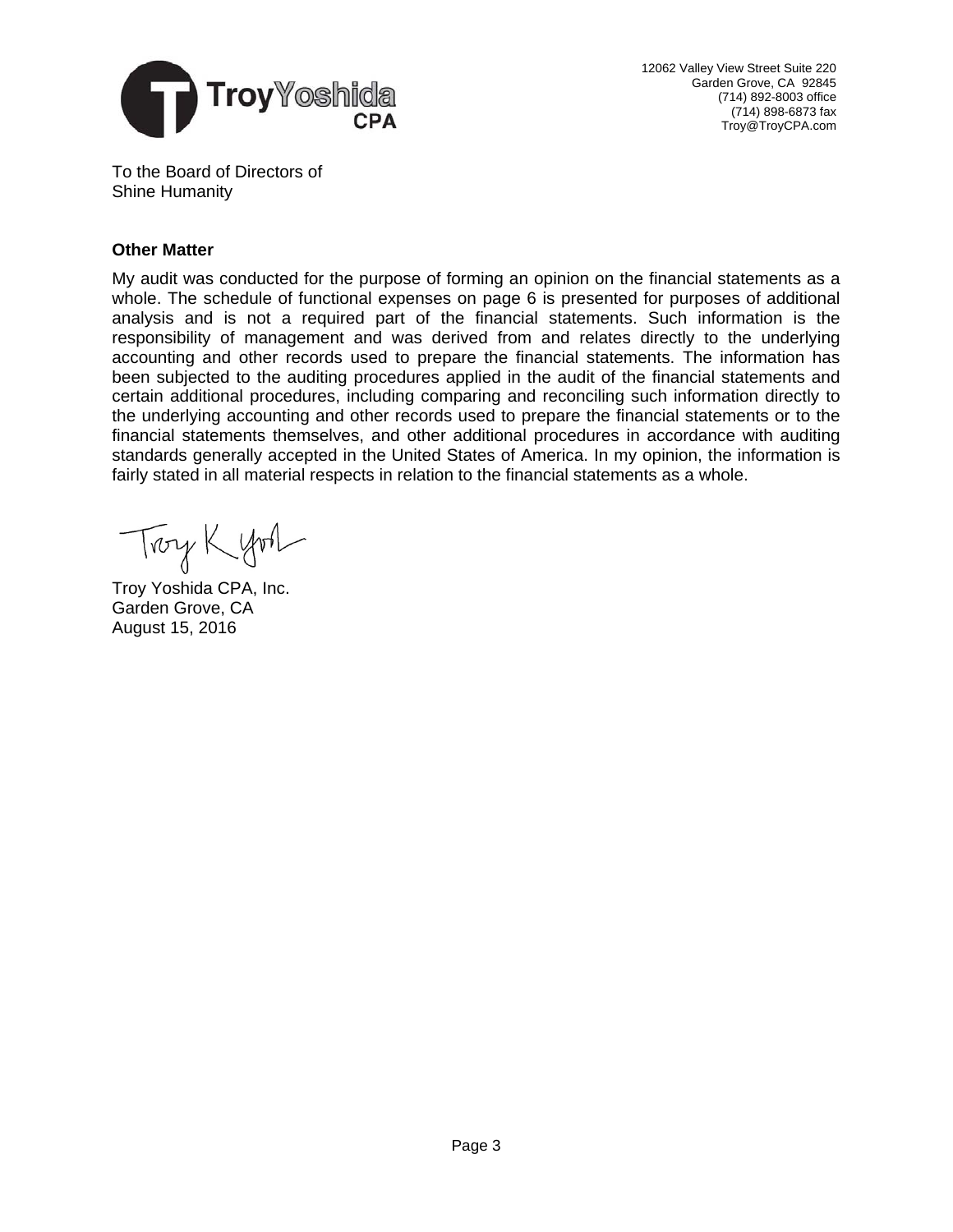# **SHINE HUMANITY STATEMENT OF FINANCIAL POSITION DECEMBER 31, 2015**

|                                                                    | Total |                  |
|--------------------------------------------------------------------|-------|------------------|
| <b>ASSETS</b><br><b>CURRENT ASSETS:</b><br>Cash<br>Prepaid Expense | \$    | 129,456<br>3,625 |
| <b>TOTAL CURRENT ASSETS</b><br><b>OTHER ASSETS:</b><br>Deposits    |       | 133,081<br>625   |
| <b>TOTAL OTHER ASSETS</b>                                          |       | 625              |
| <b>TOTAL ASSETS</b>                                                | \$    | 133,706          |
| <b>LIABILITIES &amp; NET ASSETS</b>                                |       |                  |
| <b>CURRENT LIABILITIES:</b>                                        |       |                  |
| <b>Accounts Payable</b>                                            | \$    | 3,342            |
| Payroll Taxes Payable                                              |       | 518              |
| <b>TOTAL CURRENT LIABILITIES</b>                                   |       | 3,860            |
| <b>NET ASSETS:</b>                                                 |       |                  |
| Unrestricted                                                       |       | 129,846          |
| <b>TOTAL NET ASSETS</b>                                            |       | 129,846          |
| <b>TOTAL LIABILITIES &amp; NET ASSETS</b>                          | \$    | 133,706          |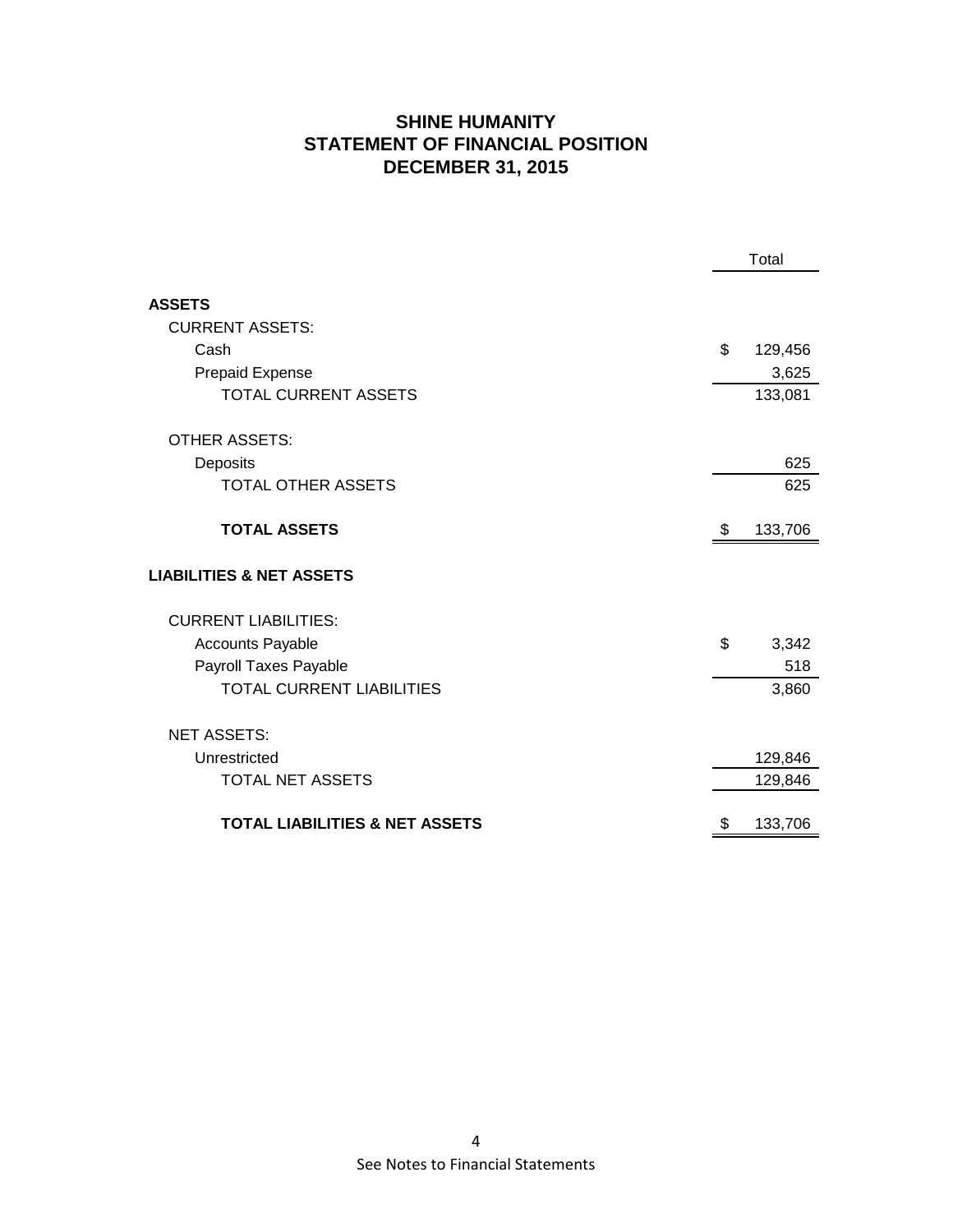# **SHINE HUMANITY STATEMENT OF ACTIVITIES FOR THE YEAR ENDED DECEMBER 31, 2015**

|                                        | Unrestricted  |
|----------------------------------------|---------------|
| <b>REVENUES AND OTHER SUPPORT</b>      |               |
| Contributions                          | \$<br>187,126 |
| <b>Fundraisers</b>                     | 43,500        |
| Interest Income                        | 151           |
|                                        |               |
| TOTAL REVENUES AND OTHER SUPPORT       | 230,777       |
| <b>EXPENSES</b>                        |               |
|                                        |               |
| Program Expenses                       | \$<br>181,348 |
| <b>Management and General</b>          | 24,010        |
| Fundraising                            | 34,947        |
| <b>TOTAL EXPENSES</b>                  | 240,305       |
| <b>CHANGE IN NET ASSETS</b>            | \$            |
|                                        | (9,528)       |
| <b>NET ASSETS AT BEGINNING OF YEAR</b> | 139,374<br>\$ |
|                                        |               |
| <b>NET ASSETS AT END OF YEAR</b>       | 129,846<br>\$ |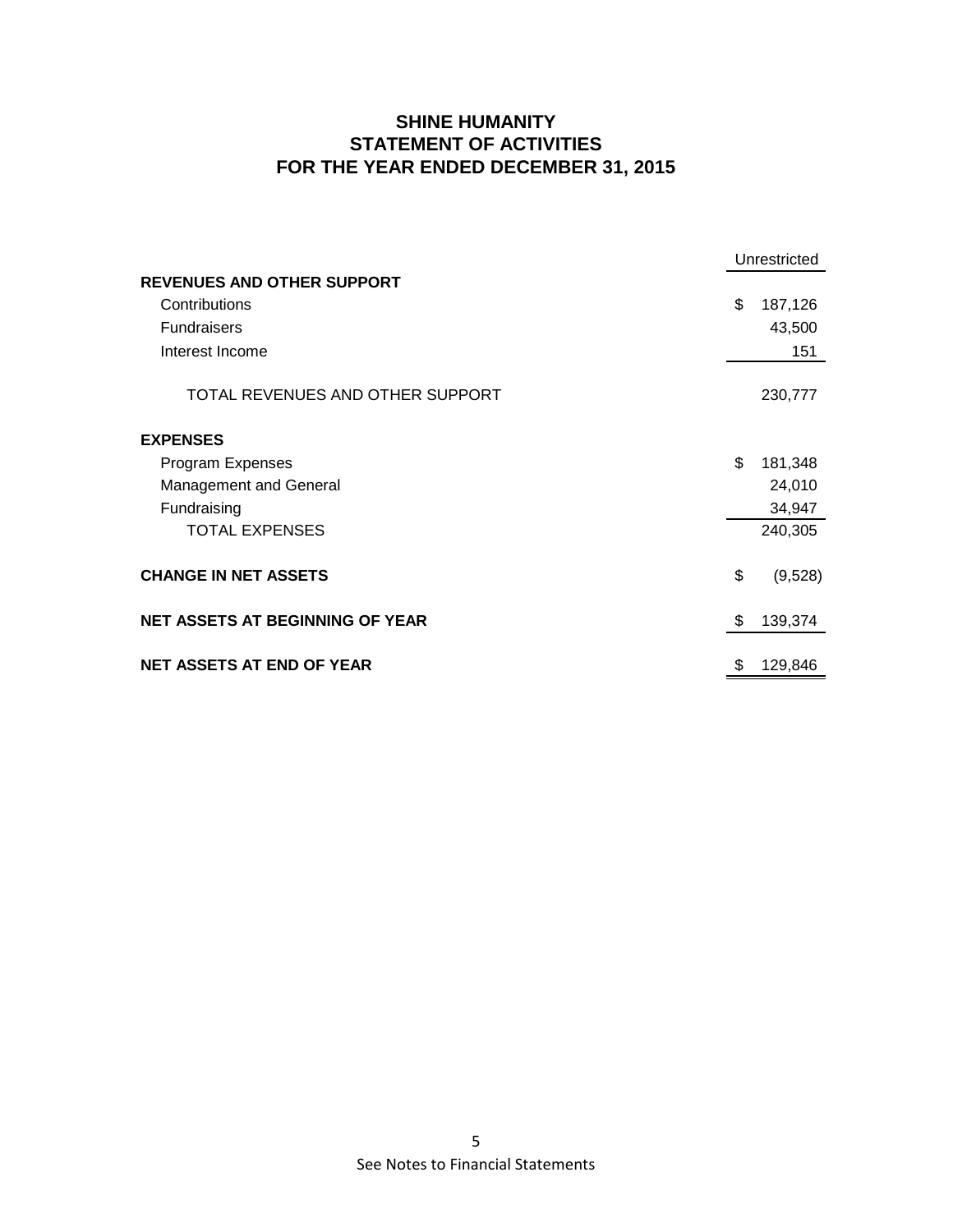# **SHINE HUMANITY STATEMENT OF FUNCTIONAL EXPENSES FOR THE YEAR ENDED DECEMBER 31, 2015**

|                                    | Program |          | Management |             |             |        |       |         |
|------------------------------------|---------|----------|------------|-------------|-------------|--------|-------|---------|
|                                    |         | Services |            | and General | Fundraising |        | Total |         |
|                                    |         |          |            |             |             |        |       |         |
| Grants                             | \$      | 177,504  | \$         |             | \$          |        | \$    | 177,504 |
| <b>Advertising &amp; Promotion</b> |         |          |            |             |             | 180    |       | 180     |
| <b>Bank Fees</b>                   |         |          |            | 2,419       |             |        |       | 2,419   |
| <b>Computer Expense</b>            |         |          |            | 2,601       |             |        |       | 2,601   |
| <b>Fundraising Expenses</b>        |         |          |            |             |             |        |       |         |
| <b>Contracted Services</b>         |         |          |            |             |             | 14,819 |       | 14,819  |
| <b>Equipment Rental</b>            |         |          |            |             |             | 3,266  |       | 3,266   |
| <b>Facility Rental</b>             |         |          |            |             |             | 7,020  |       | 7,020   |
| Insurance                          |         |          |            | 2,929       |             |        |       | 2,929   |
| Miscellaneous                      |         |          |            | 10          |             |        |       | 10      |
| Office Expense                     |         |          |            | 795         |             |        |       | 795     |
| Payroll                            |         | 3,467    |            | 3,467       |             | 3,467  |       | 10,401  |
| Payroll Taxes                      |         | 377      |            | 377         |             | 377    |       | 1,131   |
| Permits & Fees                     |         |          |            | 76          |             |        |       | 76      |
| Postage & Delivery                 |         |          |            | 786         |             |        |       | 786     |
| Printing                           |         |          |            | 314         |             | 586    |       | 900     |
| <b>Professional Fees</b>           |         |          |            | 4,800       |             |        |       | 4,800   |
| Rent                               |         |          |            | 3,696       |             | 3,696  |       | 7,392   |
| <b>Supplies</b>                    |         |          |            | 298         |             | 1,536  |       | 1,834   |
| Telephone                          |         |          |            | 1,226       |             |        |       | 1,226   |
| Travel                             |         |          |            | 216         |             |        |       | 216     |
|                                    |         |          |            |             |             |        |       |         |
| <b>TOTAL EXPENSES</b>              |         | 181,348  | \$         | 24,010      | \$          | 34,947 | \$    | 240,305 |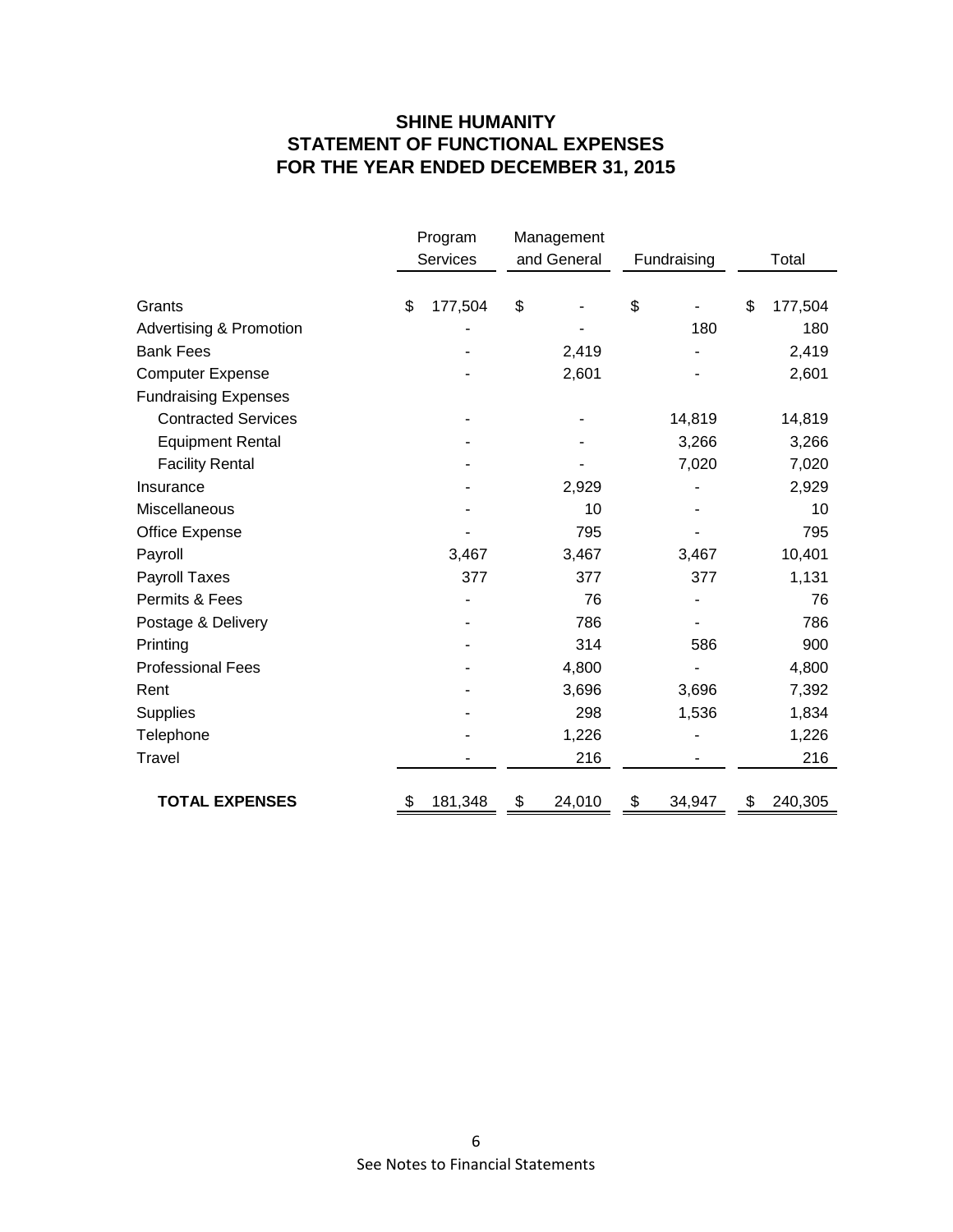# **SHINE HUMANITY STATEMENT OF CASH FLOWS FOR THE YEAR ENDED DECEMBER 31, 2015**

| CASH FLOWS FROM OPERATING ACTIVITIES                          |    |         |
|---------------------------------------------------------------|----|---------|
| Change in Net Assets                                          | \$ | (9,528) |
|                                                               |    |         |
| Adjustments to Reconcile Change in Net Assets                 |    |         |
| To Net Cash Provided by Operating Activities:                 |    |         |
| Changes in Operating Assets and Liabilities:                  |    |         |
| (Increase) Decrease in Prepaid Expense                        |    | (875)   |
| (Increase) Decrease in Deposits                               |    | (18)    |
| Increase (Decrease) in Accounts Payable                       |    | 3,264   |
| Increase (Decrease) in Payroll Taxes Payable                  |    | 167     |
| NET CASH PROVIDED (USED) BY OPERATING ACTIVITIES              |    | (6,990) |
| <b>NET INCREASE (DECREASE) IN CASH &amp; CASH EQUIVALENTS</b> |    | (6,990) |
| <b>BEGINNING CASH AND CASH EQUIVALENTS</b>                    | S  | 136,446 |
| <b>ENDING CASH AND CASH EQUIVALENTS</b>                       |    | 129,456 |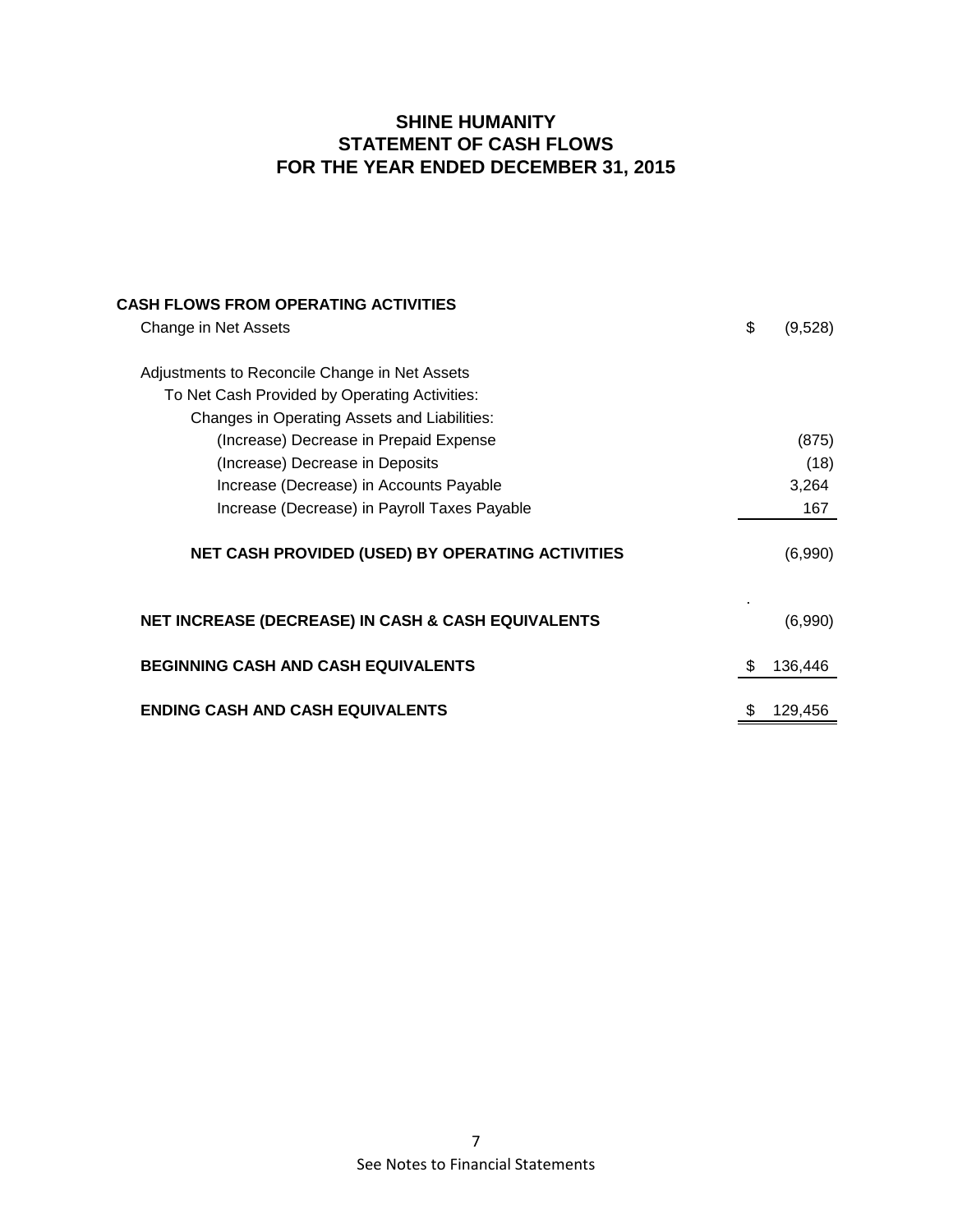### **SHINE HUMANITY NOTES TO FINANCIAL STATEMENTS DECEMBER 31, 2015**

# 1. Summary of Significant Accounting Policies

#### Nature of Organization

SHINE Humanity provides humanitarian, medical and disaster relief assistance to global communities in need, specifically Pakistan; while establishing long term medical solutions. The Organization's support comes entirely from donor contributions.

### Basis of Presentation

The Organization follows the provisions of Statement of Financial Accounting Standards ("SFAS") No. 117, *Financial Statements of Not-for-Profit Organizations*. Under SFAS No. 117, the Organization reports amounts in the accompanying financial statements for each of three classes of net assets: unrestricted net assets, temporarily restricted net assets and permanently restricted net assets.

> *Unrestricted Net Assets* – Net assets that are not subject to donor-imposed restrictions. Unrestricted net assets generally result from unrestricted contributions and interest and dividends, less expenses incurred in providing services and fundraising and other administrative expenses.

> *Temporarily Restricted Net Assets* – Net assets that are subject to donorimposed restrictions that require the passage of time or the occurrence of a specific event to become available for unrestricted use. As of December 31, 2015, there were no temporarily restricted net assets.

> *Permanently Restricted Net Assets* – Net assets are subject to donorimposed restrictions that may be maintained permanently while permitting the Organization to use or expense part or all of the income derived from the donated assets. As of December 31, 2015, there were no permanently restricted net assets.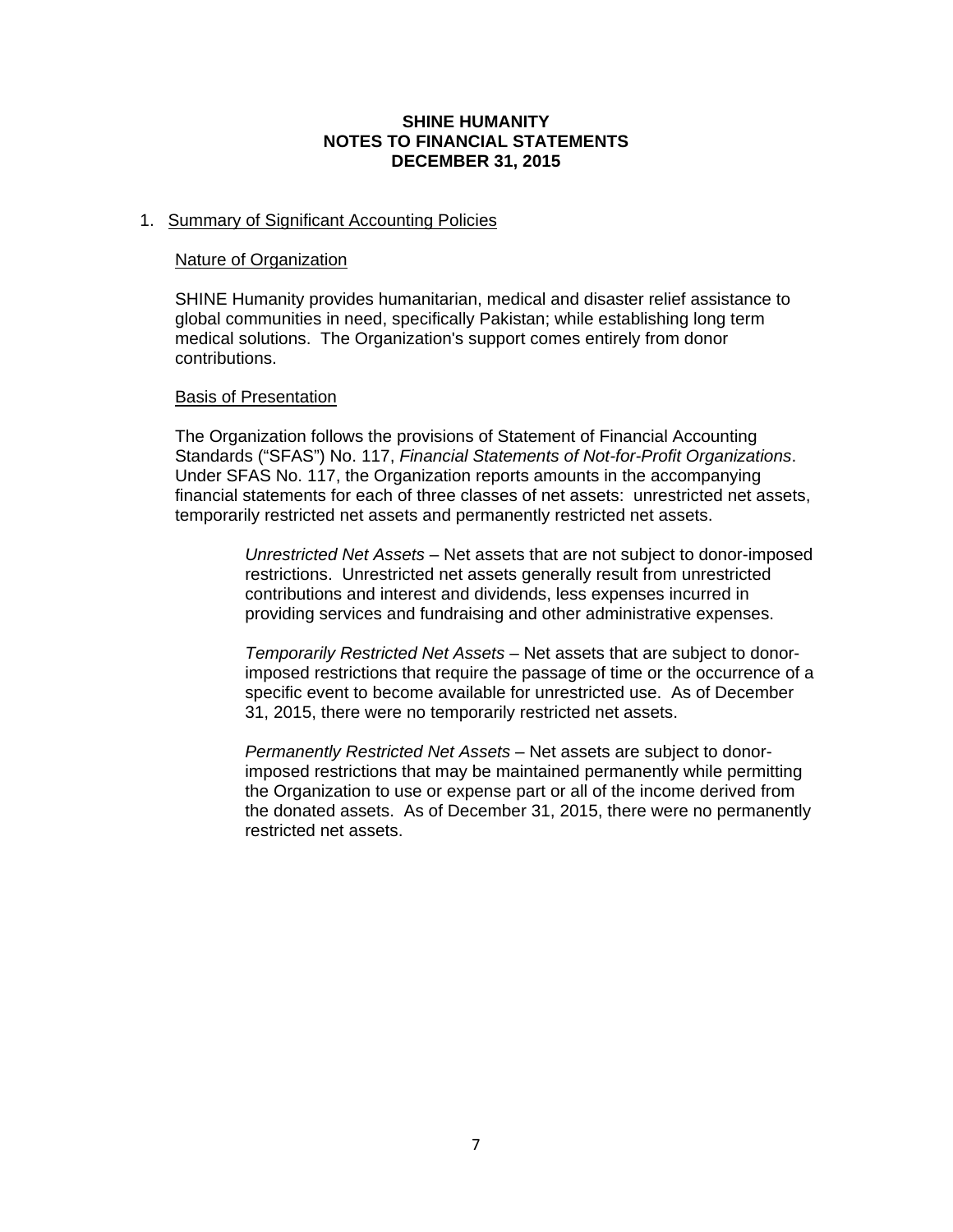### **SHINE HUMANITY NOTES TO FINANCIAL STATEMENTS (Continued) DECEMBER 31, 2015**

# 1. Summary of Significant Accounting Policies – (Continued)

# Basis of Presentation – (continued)

The Organization also follows the provisions of SFAS No. 116, *Accounting for Contributions Received and Contributions Made*. Under SFAS No. 116, the Organization records gifts of cash and other assets as temporarily restricted net assets if they are received with donor stipulations that limit the use of the donated assets. When a donor restriction expires, a stipulated time restriction ends or a purpose restriction is accomplished, temporarily restricted net assets are reclassified to unrestricted net assets and reported in the statement of activities as net assets released from donor restrictions. Donor-restricted contributions, whose restrictions are met within the fiscal year, are reported as unrestricted revenues, gains and other support.

# Use of Estimates and Assumptions

The preparation of financial statements in conformity with accounting principles generally accepted in the United States of America requires management to make estimates and assumptions that affect the reported amounts of assets and liabilities and disclosure of contingent assets and liabilities at the date of the financial statements, and the reported amounts of revenues and expenses during the reporting period. Actual results could differ from those estimates.

### Basis of Accounting

The financial statements of the Organization have been prepared on the accrual basis of accounting in accordance with the accounting principles generally accepted in the United States of America.

### Cash and Cash Equivalents

Cash and cash equivalents include all monies in banks and highly liquid investments with maturity dates of less than three months.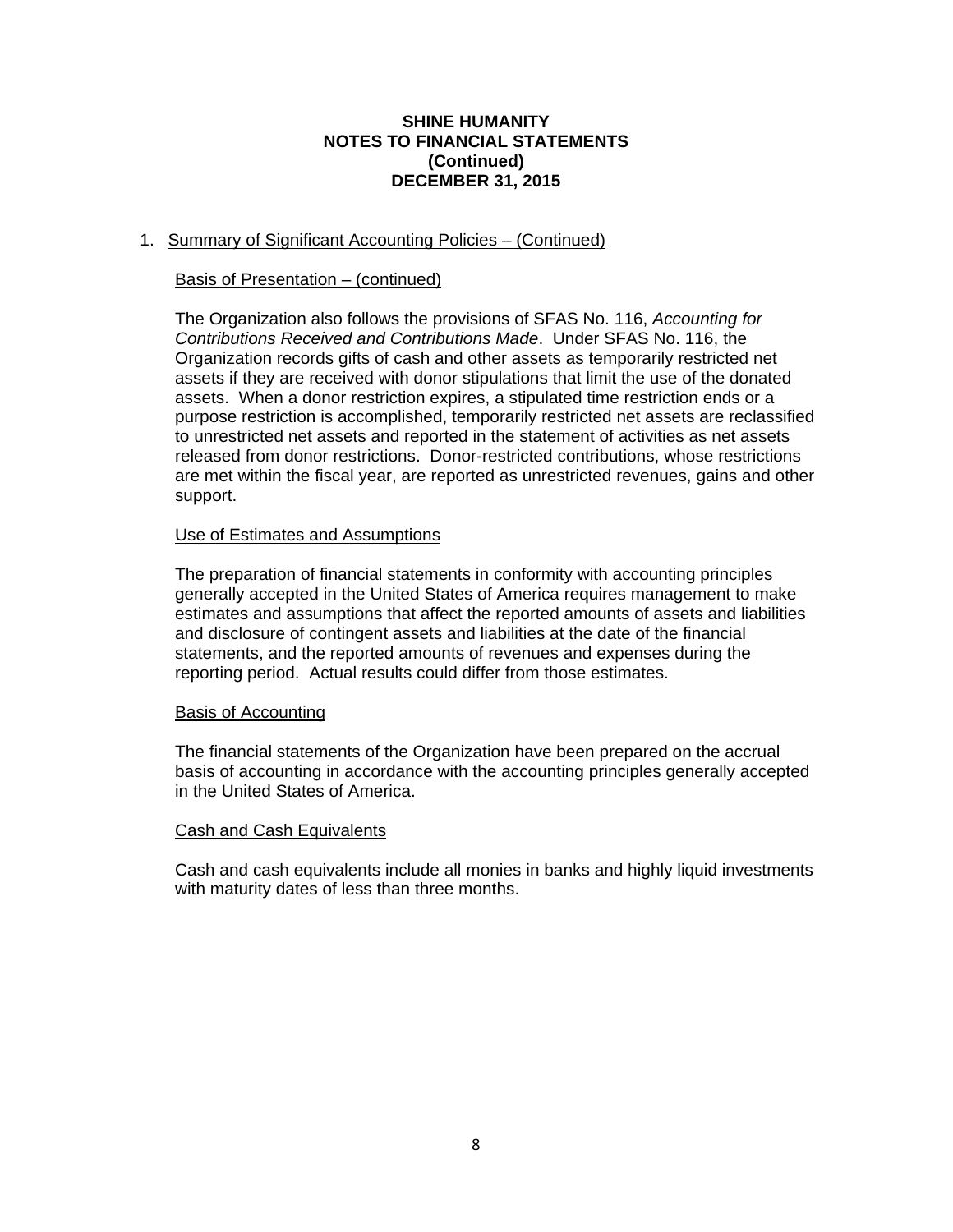### **SHINE HUMANITY NOTES TO FINANCIAL STATEMENTS (Continued) DECEMBER 31, 2015**

# 1. Summary of Significant Accounting Policies – (Continued)

#### Concentration of Credit Risk

The Organization occasionally maintains deposits in excess of federally insured limits. Statement of Financial Accounting Standards No. 105 identifies these items as a concentration of credit risk requiring disclosure, regardless of the degree of risk. The risk is managed by maintaining all deposits in high quality financial institutions.

#### Revenues and Support

The Organization receives almost all of its revenues from donor contributions and fundraising events.

#### Functional Allocation of Expenses

The costs of providing the various programs and other activities have been summarized on a functional basis in the Statement of Activities and in the Statement of Functional Expenses. Accordingly, certain costs have been allocated among the programs and supporting services benefited.

#### Income Taxes

The Organization is a not-for-profit organization, as described in Section 501(c)(3) of the Internal Revenue Code and corresponding state law. Accordingly, the Organization is exempt from federal and state income taxes. The Organization has taken no uncertain tax positions that qualify for recognition or disclosure in the financial statements.

#### Subsequent Events

Management has evaluated events and transactions that occurred after the balance sheet date for potential recognition and disclosure through July 31, 2016, the date which the financial statements were available to be issued. No events or which the financial statements were available to be issued. transactions were identified that require disclosure in the financial statements.